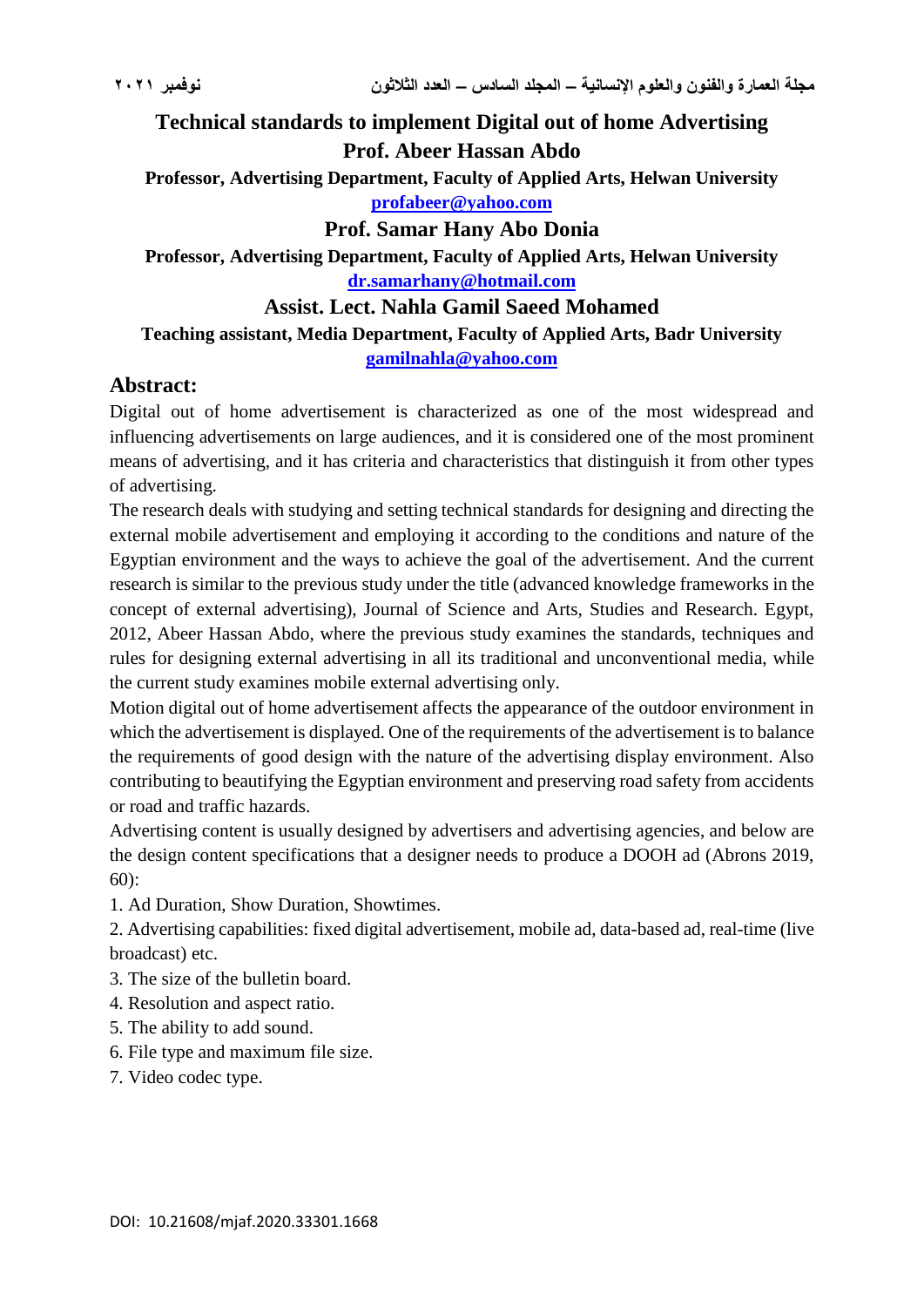# **Technical standards to avoid any problems during the implementation stages of the motion digital out of home advertising:**

1) The resolution of the animated ad file varies depending on the screen area on which the ad is shown. the resolution is different because it measures the number of points per inch per pixel in the design as it differs according to the sizes of the different screens Such as:

- 540 x 960 quarter HD
- 720 x 1280 Standard HD / HD Ready
- 1080 x 1920 Full HD
- 2160 x 3840 Ultra HD

2) The output of the DOOH ad file differs from any other file in the specifications in terms of file size. The large file does not meet the requirements for advertising on digital screens. The 2-3MB file is ideal for viewing and of high quality, suitable for remote file management over the Internet without loss. The file can be compressed without losing ad quality via video file compression applications such as Hand brake.

3) Advertising content that relies on broadcasting live broadcasts, news and social media requires audio attachment. You must follow the criteria for adding sound that are appropriate to the ad serving environment. This can be controlled via the YouTube app to display the playlist of custom ads.

4) According to a study conducted by Intel, mobile advertising content attracts the attention of the public in general more than five times the fixed content. But consider the criteria, which include simplicity in the movement of objects as well as simplicity in Transition between scenes. That is, using the movement in a simple and non-exaggerated manner and avoiding many deviations in the movement that can distract and confuse the audience.

5) The use of the interactive feature attached to the digital displays is determined by the environment in which the screen was attached. For example: the use of the gestures feature or the camera interaction feature is not appropriate for the most popular or crowded commercial centers or metro stations and transportation due to the severe crowding in those sites, which causes confusion and anxiety as a result of the presence of the advertisement. Therefore, the characteristics of the visiting audience and the nature of the advertisement site must be taken into account before attaching any of the interactive features to it.

6) Using a timetable to display the advertisement in a specific time period, according to the period of the audience's visit or its presence at the place of the ad's display, helps to avoid the public's aversion to the display of the ad. Also, avoiding the distance between the ad frequency and distance guarantee that audiences see the ad while it is on the ad site.

7) Determining the appropriate time period for the nature of the advertisement site and road specifications helps to avoid accidents or hinder the movement of the audience receiving the advertisement.

### **Digital motion advertising design using the storyboard design:**

Storyboards are "a visual reference depicting a specific scene or action, usually taken from a scenario or another form of written story." Storyboards are used as a communication tool to prevent costly mistakes due to disappointing or unexpected results. Storyboards can also be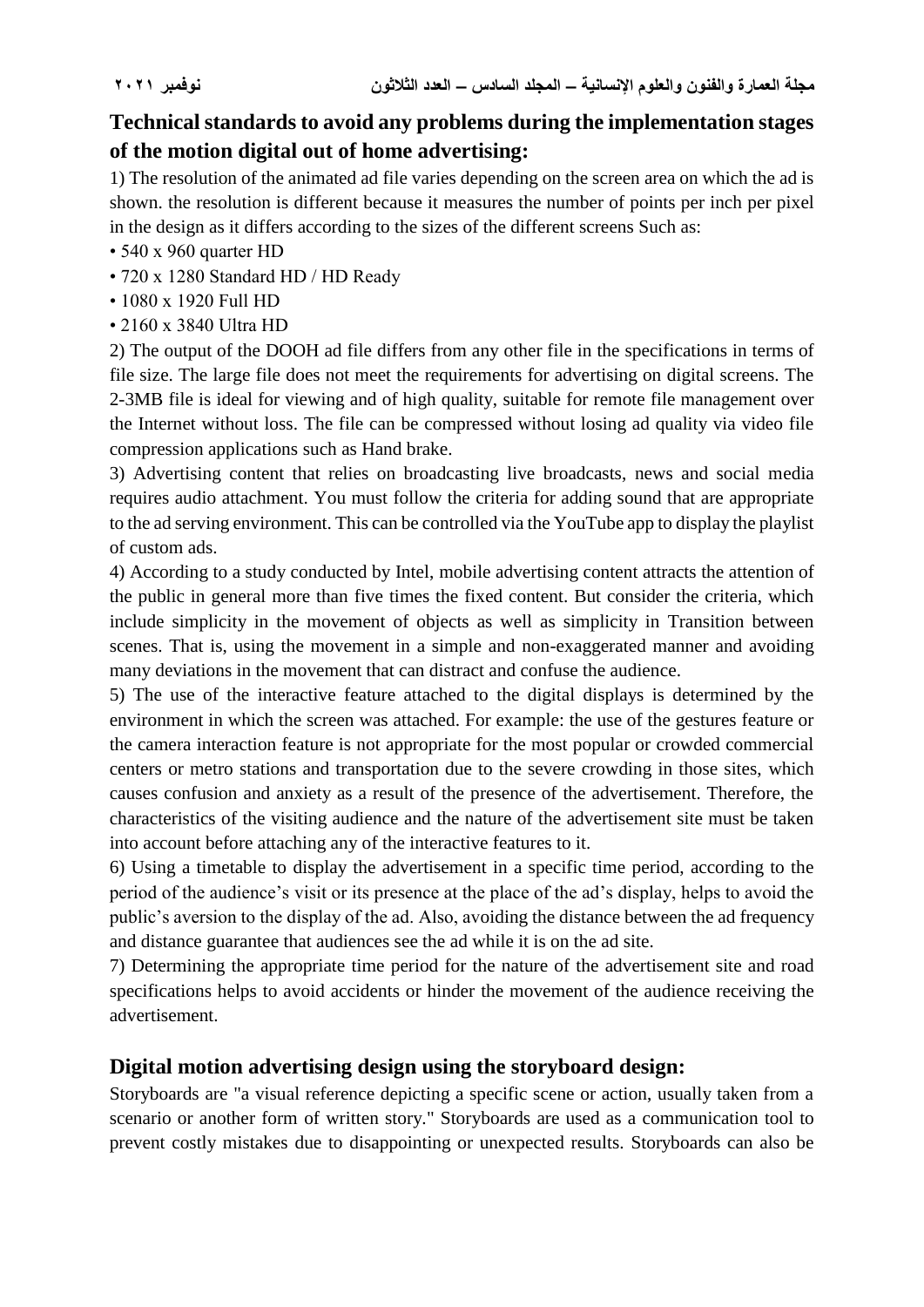used to communicate with a wider audience in terms that anyone can understand. Storyboards can cover complex concepts and manipulations through the use of images and text.

The main purpose of storyboards is the general perception of the idea of advertising. These graphics are used for brainstorming as a way to visualize advertising ideas, and the storyboard can be used to illustrate the idea of advertising and how the design will be built or modified. Storyboards show story stages or a series of events in order to show content and links to subsequent screens. Business groups use the storyboard as a problem solving and strategic planning as a design tool to prepare motion ads.

## **Motion digital out of home advertising display program:**

The presentation software is the backbone of the solution to the problems of digital displays. Helps with digital processing and management to deliver content to the display and keep it running.

There is a wide range of presentation programs. However, selecting the right program begins with analyzing your goals and advertising content strategy. By deciding which display program best meets the needs of the advertising content, it achieves the desired goals.

The digital signage media player is the computer that displays fixed or mobile digital advertising content. Digital screen players have a small size that is easy to attach to the display unit. Media players are easy to setup, just need to be connected to a power source, digital screen, and internet access is optional. It can be installed on flat surfaces, or can be attached to the display using mounting equipment or adhesives (Dell, Intel 2019).

Media player storage is based on a content management system. The content can be stored either on the Internet or on the media player itself. Rise Vision temporarily stores photos and videos on your media player, so that if something happens on the internet, the content can be viewed without internet

# **Interactive Motion digital out of home advertising**:

Interactive advertising brings high levels of audience engagement and attention grabbing. Interactive content creates surprising experiences and fixes in memory, this is one of the most exciting trends in the field of DOOH, through the use of a wide range of technologies available for advertising development, and the following are presented by these technologies:

1) Touch screen technology: Touch technology enables physical interaction with the screen.

2) Gestures: Infrared-based cameras can be used to translate user gestures into interactions with the advertisement.

3) Recognition technology: A technique with the ability to know who looks at the ad or what is close to the screen and when, and then interact with the design according to this information.

4) Camera - based technology: depends on the recipient interacting with the camera to change the content of the advertisement and interact with him in person.

5) Smartphone interaction technology: Depends on the recipient's interaction via smart phone to share with the advertisement content.

6) Built-in or virtual reality technology: by using tools that make the audience live an exciting experience with advertising. In order to attract attention and enhance the mental image of the product.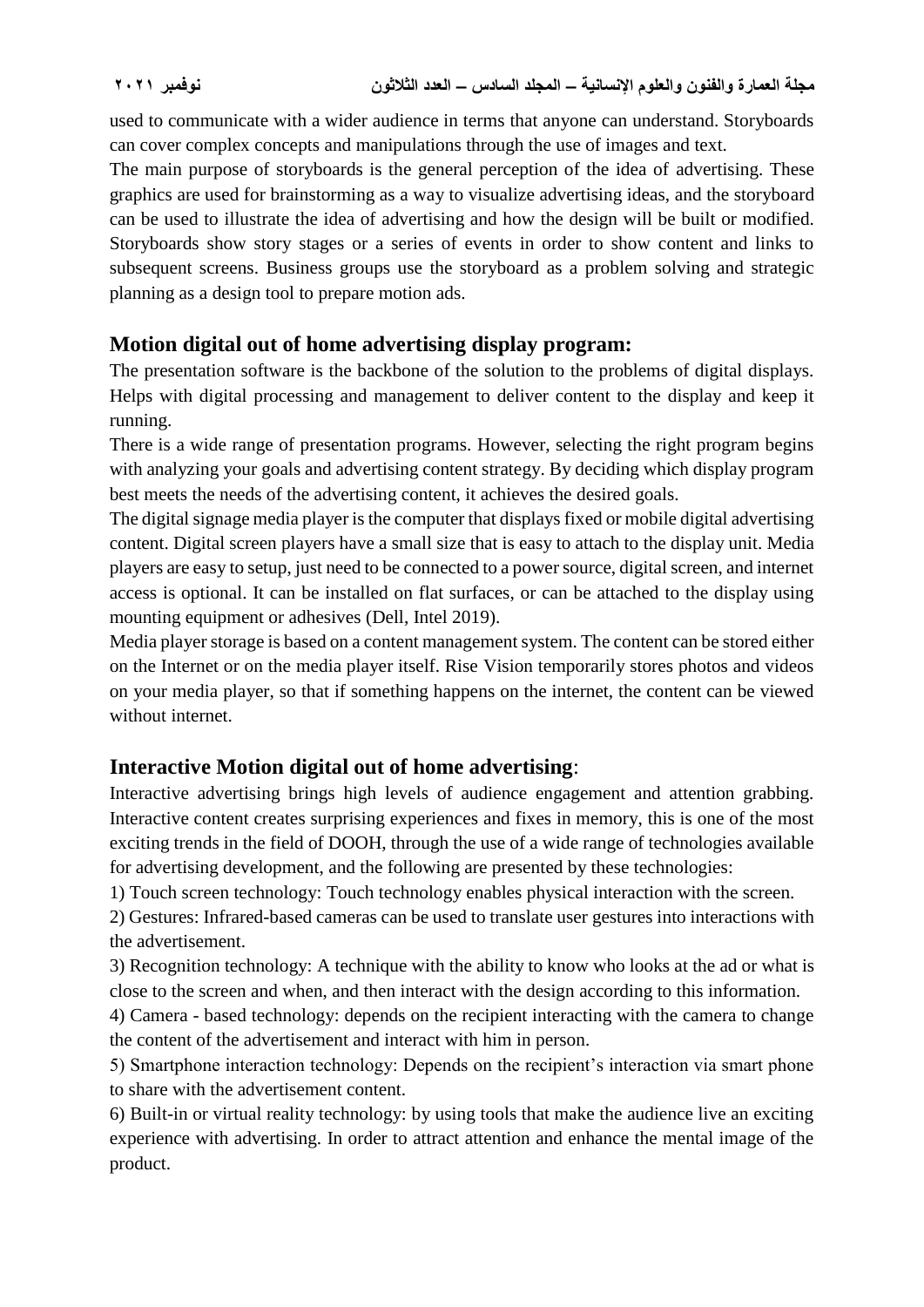7) Physical or kinetic interaction technology: By attaching a sensor, it converts that physical movement into digital content within the advertisement.

## **Programmatic of Motion digital out of home advertising:**

DOOH requires an external digital mobile advertising system to manage digital content that will be displayed on the screens of digital external advertising, to help control the content easily without providing the digital screens with any additional controls. The most famous of these systems or programs in terms of ease of control and programming and do not need to resort to a programmer to do this task. It is called a Content Management System (CMS).

# **Can refer to a set of questions to adjust the ad serving problems in terms of the environment and location of the ad. And make sure to achieve the goal of the ad taking into account that there are no problems during the ad. These are (Mary et al. 2011,40):**

1. The nature of the advertisement site:

Is the proposal compatible with the current or required future nature of the site or the local environment in which it is proposed to be?

• Is the goal of the advertisement compatible with the location of the advertisement and the nature of the region?

2. The aesthetic aspect of the advertisement site:

Does the proposal detract from the comfort or visual quality of any environmentally sensitive areas, heritage areas, natural protected areas, open areas, waterways, rural landscapes, residential areas?

3. Views:

• Views of the ad give a vague impression, or display content flexibly?

• Does the content affect the mental image of the ad or reduce the quality of the product or service?

- Does the ad respect the rights to view other ads?
- Is the viewing time for the ad consistent with the nature and specifications of the site?
- 4. General view of roads, buildings and landscapes:

• Is the size, percentage, and shape of the ad unit appropriate to the road area, area, or landscape? Does the advertisement affect the general shape of the road area, environment, or landscape? Does advertising reduce clutter by streamlining and simplifying the distribution of existing ad

units?

- Is ad serving annoying when viewing?
- Is advertising in the form of buildings, installations, or tree curtains on site?
- 5. Location and building:

• Does the ad unit comply with the metrics, ratio, and other characteristics of the site or building, or both, where the ad unit will be placed?

- Does the ad respect the distinctive features of the site, building, or both?
- Does it appear innovative in choosing an ad unit with site or building specifications, or both?

6. Ad unit devices and notifications: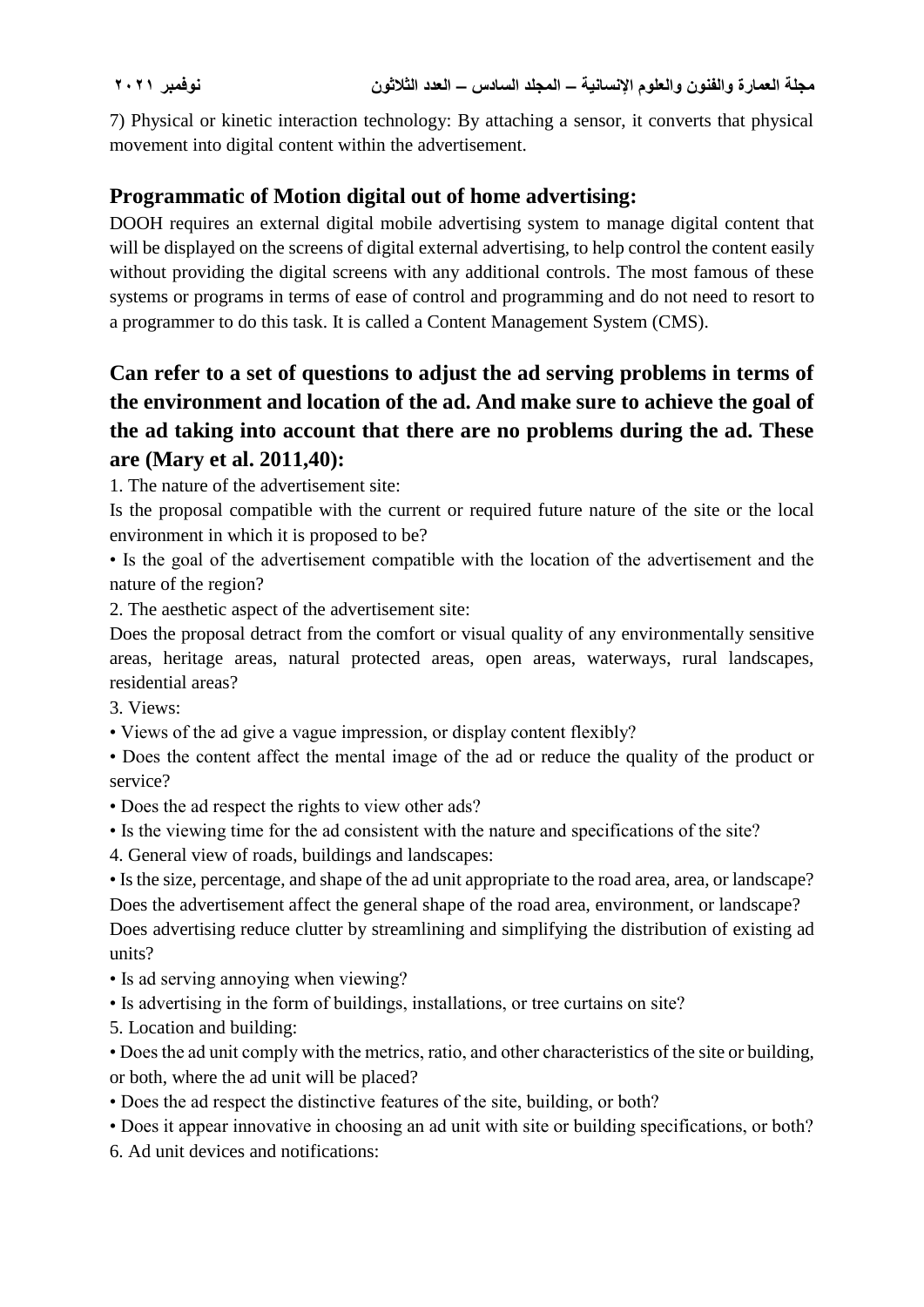• Are any controllers, lighting devices, or safety notices appended as an integral part of the display or unit that will be shown to it?

7. Light:

- Will the lighting lead to an unacceptable glow?
- Will lighting affect pedestrian, vehicle or aircraft safety?
- Will the lighting diminish the benefits of any facility or other form of advertising site?
- Can the light intensity be adjusted, if necessary?
- Is lighting subjected to self-control?

8. Safety:

- Will advertising reduce the safety of any public road?
- Will the advertisement reduce the safety of pedestrians, cyclists?

• Will advertising reduce children's safety by blocking lines of vision from public areas?

# **Standards for organizing the display of external mobile digital advertising in terms of location and advertising environment to avoid any problems (Mary et al. 2011,40):**

1. Take into account that the advertising banner does not hinder the driver's vision of the road or other vehicles, cyclists or pedestrians, especially at places of transit.

2. Consider that the ad unit does not obscure traffic lights and warning signs for road safety and directions.

3. Avoid containing the advertisement visual signs for the driver that give road directions data that are different from the actual directions.

4. Observe the safe viewing distance for intersections, slopes, traffic control signs or sharp curves, or less than the safe stopping distance from pedestrians or bicycle crossings to avoid hazards in the road environment.

5. Consider that the advertisement does not interfere with the effectiveness of the traffic control device (for example, by imitating the traffic control device, or by including content that can be interpreted as giving traffic instructions, or by using flashing lights near traffic lights).

6. Consideration that the advertisement does not attract the driver's attention away from the road environment for a long period of time. For example, a driver should not have to direct his head off the road and traffic stream components to see the advertising message.

7. Consider that the ad unit does not create light reflections in the driver's line of sight. To avoid road hazards for motorists.

8. Observe the dimensions of the ad units so that they do not obstruct the movement of viewers or vehicles. Whether vertical or horizontal obstruction to the ad site.

9. Consider adjusting the lighting levels according to the environment surrounding the digital display. To prevent the glare problem which distracts drivers of vehicles.

10. The time-lapse time for change between two ads on digital screen displays is not more than one second.

11. Consider security factors for ad display units. To preserve the unity of digital advertising and advertising content.